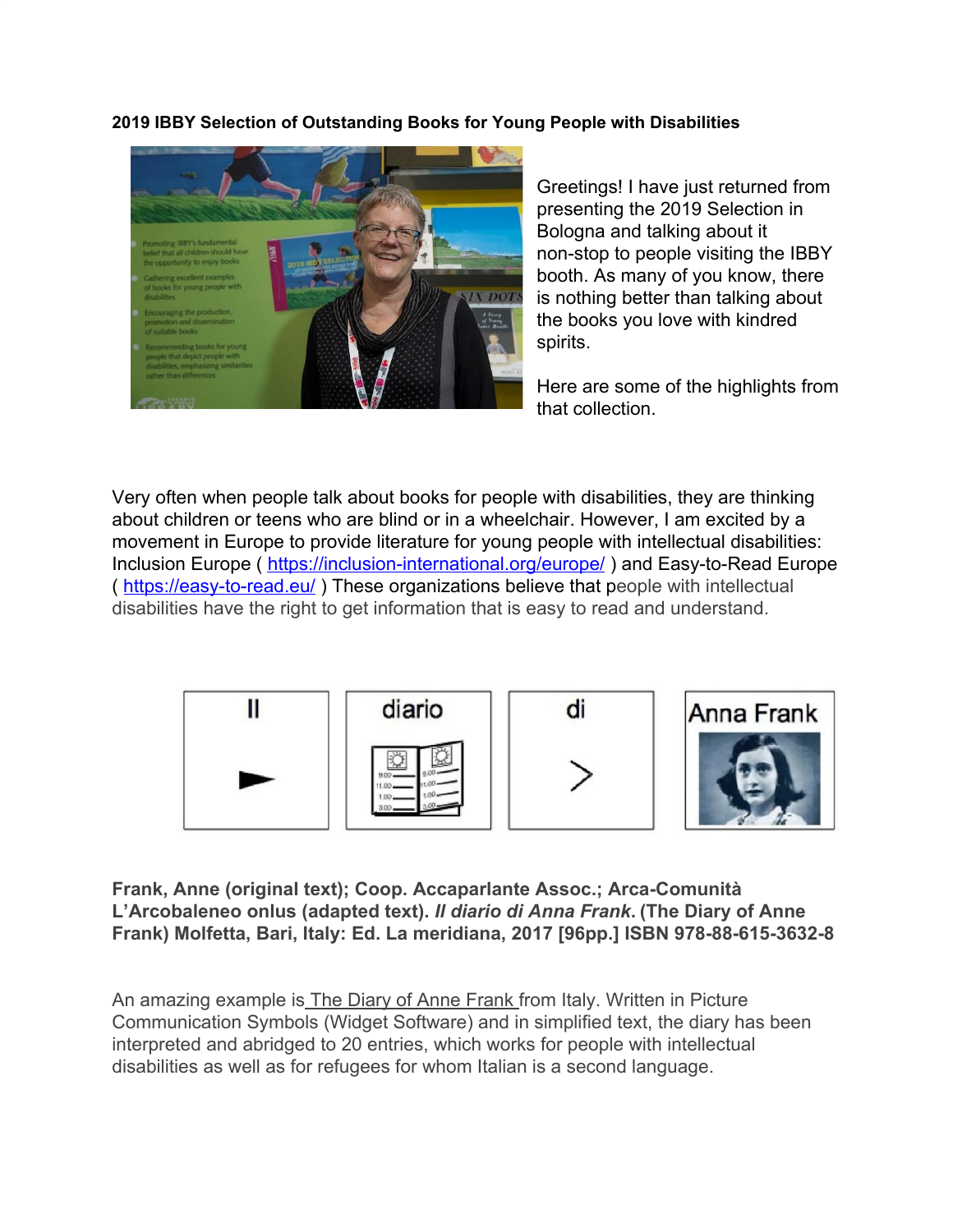## **Burcaw, Shane (text); Carr, Matt (phot.)** *Not So Different: What You Really Want to Ask About Having a Disability.* **New York, NY, USA: Roaring Brook Press, 2017 [40pp.] ISBN 978-1-62-672771-7**

We all know how children blurt out questions when they see someone who is different from them. Shane Burcaw, a U.S. writer with Spinal Muscular Atrophy, uses those kinds of candid questions to present information in a hilarious light-hearted way. A great nonfiction book for grades 4-6.



Tactile books are the stars of our collection. Everyone, no matter what their age or ability, loves to touch the books. We had 4 books in the 2019 selection, but I loved the inclusive story of the *Four Little Corners of Nothing at All.* Little Square wants to visit his little circle friends at their house, but he cannot get in their circular doorway. What to do? He tries folding, stretching, even imagining himself as a circle, but nothing works. What can the circles do? They could cut his corners so that he becomes a circle, but wait…why not cut the door instead?

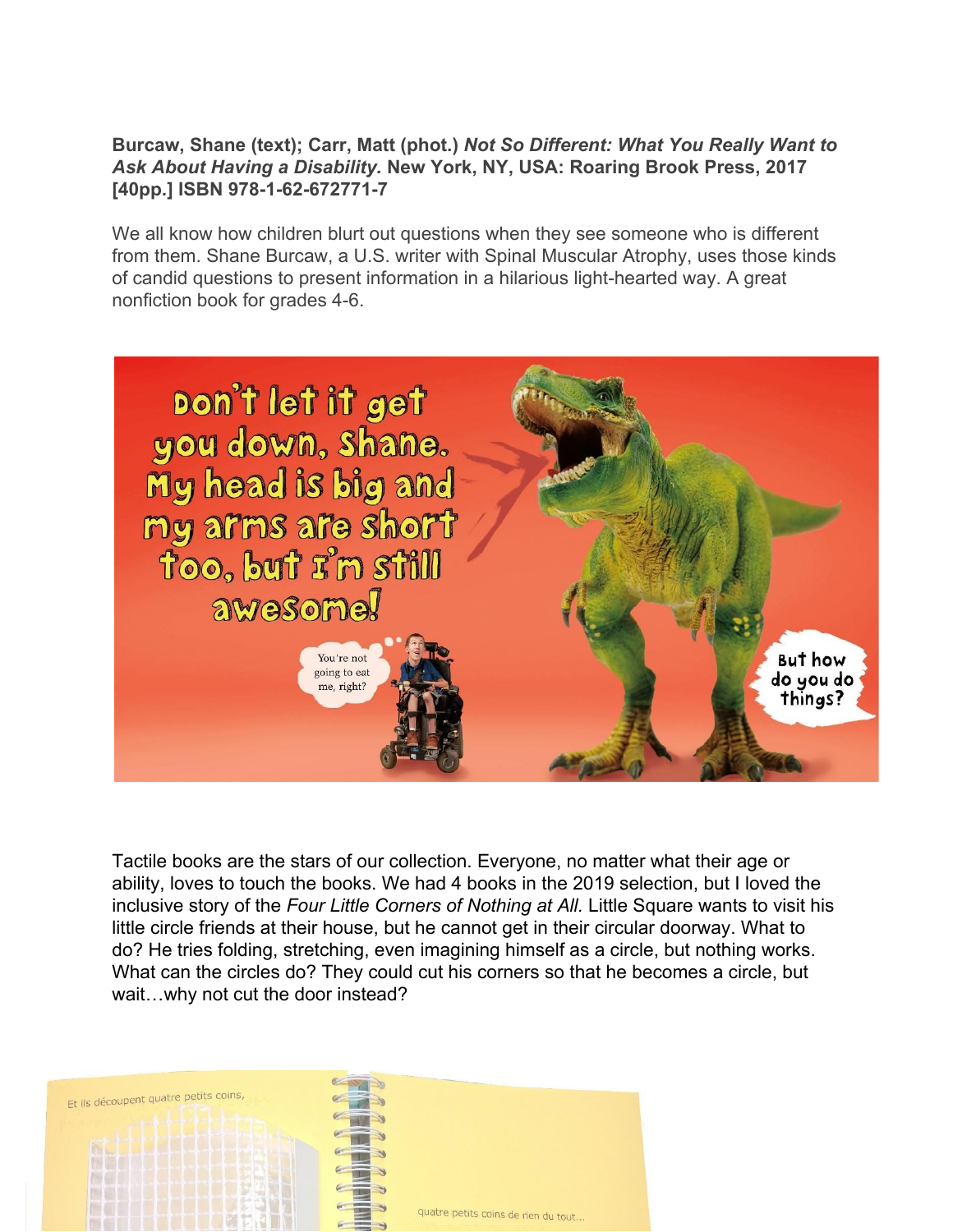**Ruillier, Jérôme (text and ill.).** *Quatre petits coins de rien du tout* **(Four little corners of nothing at all). Talant, France: Les Doigts Qui Rêvent, 2017 [17pp.] ISBN 978-2-36593-070-3**

Though most of the books in the IBBY Collection for Young People with Disabilities are picture books and fiction, this was another example from the UK, soon to be distributed in the US, which was written by a young deaf girl and her deaf parents. Ava is proud to be deaf, and like many, does not consider deafness a disability. Colourful and multicultural, the book will satisfy curiosity of children in grades 3-5 who want to know how to manage without hearing. Images in British Sign Language.



**Beese, Ava, Lilli, and Nick (text); Martí, Romina (ill.); Jordan, James (phot.).** *Proud to Be Deaf: Discover My Community and My Language* **London, UK: Wayland/ Hachette Children's Group, 2017 [48pp.] ISBN 978-1-5263-0218-2**

In addition to Shane Burcaw's book listed above, *Not so Different: What You Really Want to Ask About Having a Disability*, the other US books chosen as outstanding in the 2019 selection were: